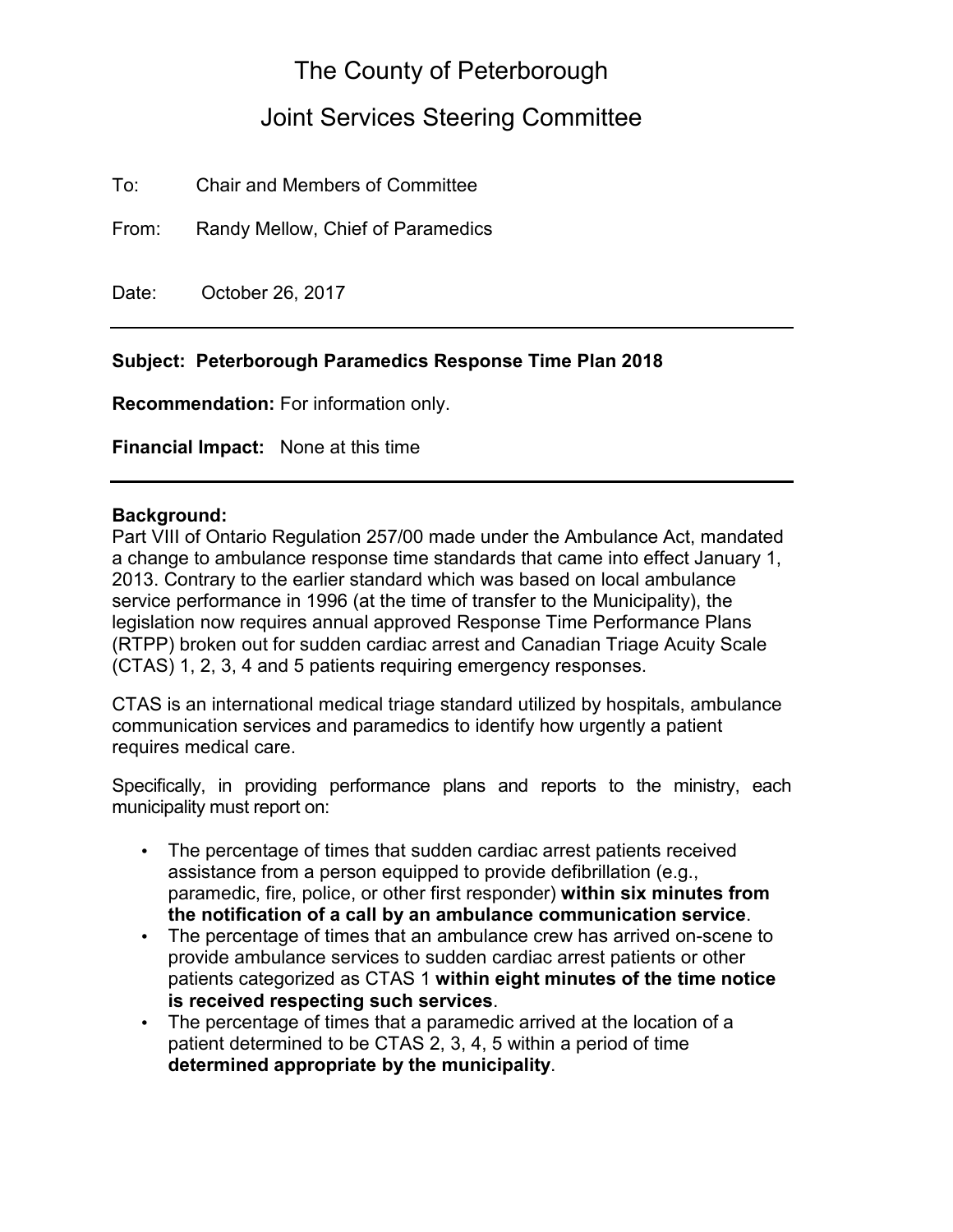In addition to the mandated response time targets related to specific and individual patient acuity, the response time performance plans developed by the municipal sector:

- Will recognize that the attendance of any person equipped to provide defibrillation (including a paramedic, fire fighter, police officer or other first responder) to a sudden cardiac arrest patient will "stop" the response-time clock;
- **May** include municipal public safety and prevention education and promotion campaigns that could contribute to meeting municipal response time performance plans, such as:
	- Fire and Police Defibrillation
	- Community-Based First Aid Programs
	- Public Health Safety and Prevention Programs, including programs to educate the public on the appropriate use of 9-1-1.

All municipal RTPPs are posted on the Ministry of Health and Long Term Care public website

(www.health.gov.on.ca/english/public/program/ehs/land/responsetime.html), and are to be accompanied by performance results for the previous year.

Municipalities may adjust individual performance plans at will, subject to timely notification of the Ministry. Annually, and no later than October 31st, municipalities are required to notify the Ministry of their Response Time Performance Plans for the upcoming calendar year.

### **Analysis:**

The number one priority of Peterborough County/City Paramedic Service (PCCP) is to provide the best possible prehospital clinical care to the residents and visitors of Peterborough County and City and to do so in the most effective and efficient method possible. In order to achieve this, PCCP administration continually analyses paramedic service call volumes, response times and patient outcomes.

With respect to the RTPP, PCCP focusses particularly on response time data in relation to the targets set out within the plan. A summary of this data is provided in Table 1 below. Based on a review of performance targets and achievements, PCCP Administration has maintained the response time targets set out within the plan while implementing several deployment adjustments over the past several years in an effort to consistently meet those targets. These adjustments have however had limited effect on improving response times.

Subsequently, after the 2015 RTPP review, PCCP proposed to improve response times through the addition of 4 Full Time Paramedic Staff in 2016. These staff positions were utilized in a mobile West Peterborough City deployment strategy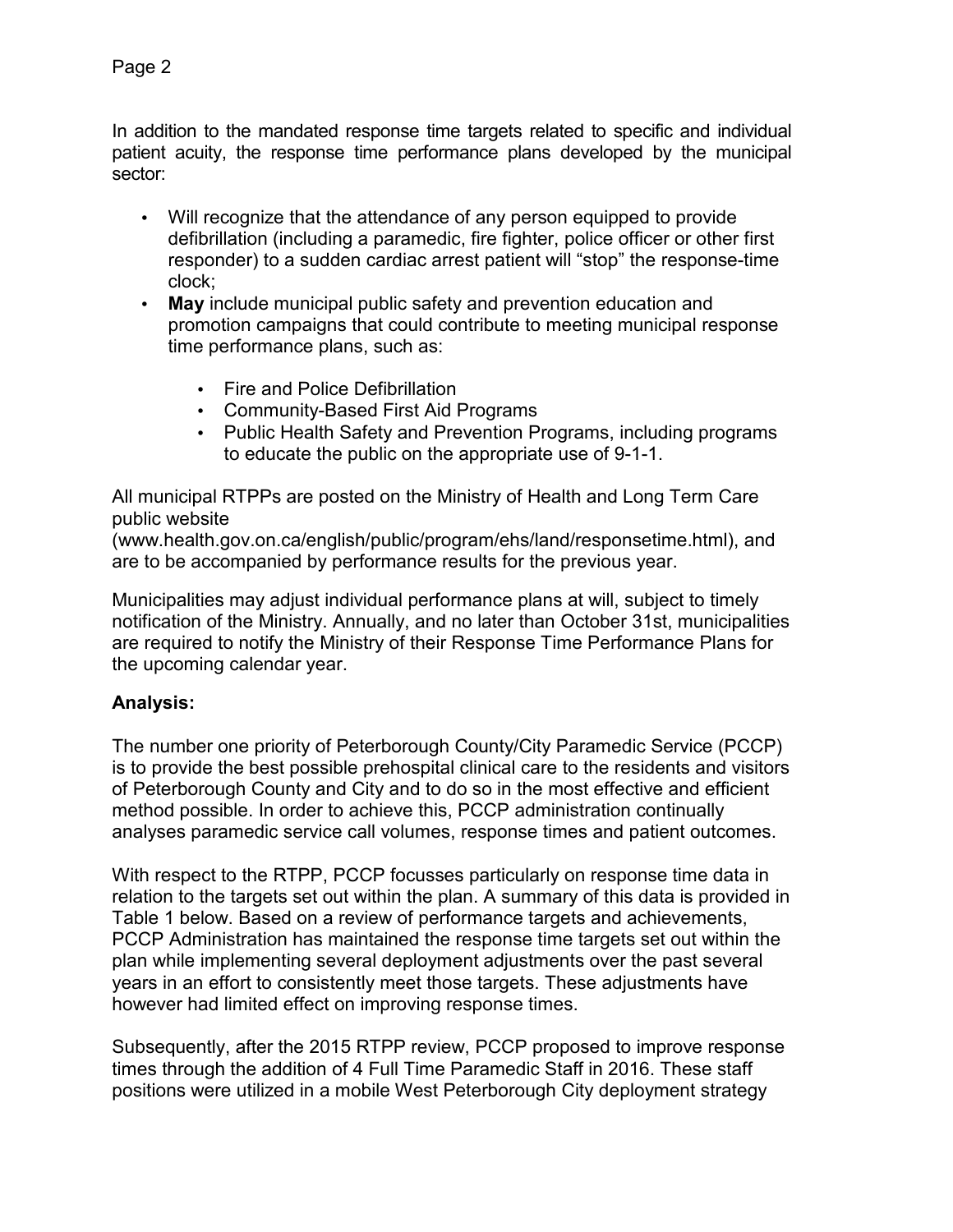while a West City Station plan could be investigated. The West City Station is now in operation (Clonsilla) and the Mobile Paramedic Response Unit has been moved to the City's north and downtown area.

The result of this deployment strategy, as demonstrated in Table 1 below has resulted in significantly improving response times on the highest acuity level responses. As a final result, PCCP is currently exceeding all targets within the RTPP.

| able |  |
|------|--|
|      |  |

| Level of<br><b>Acuity</b>   | <b>Time</b><br>(min) | <b>Response</b><br><b>Time Plan</b><br>Target<br>Est. 2013) | 2014<br><b>Actual</b><br><b>Percentile</b> | 2015<br><b>Actual</b><br><b>Percentile</b> | 2016<br><b>Actual</b><br><b>Percentile</b> | <b>2017 YTD</b><br><b>Percentile</b> |
|-----------------------------|----------------------|-------------------------------------------------------------|--------------------------------------------|--------------------------------------------|--------------------------------------------|--------------------------------------|
| Sudden<br>Cardiac<br>Arrest | 6:00                 | 50%                                                         | 59.3%                                      | 50.5%                                      | 61.00%                                     | 69.57%                               |
| CTAS <sub>1</sub>           | 8:00                 | 66%                                                         | 64.1%                                      | 63.5%                                      | 71.93%                                     | 78.53%                               |
| CTAS <sub>2</sub>           | 10:00                | 65%                                                         | 72.7%                                      | 75.2%                                      | 76.29%                                     | 77.53%                               |
| CTAS <sub>3</sub>           | 10:00                | 65%                                                         | 69.4%                                      | 70.2%                                      | 72.66%                                     | 74.79%                               |
| CTAS <sub>4</sub>           | 10:00                | 65%                                                         | 70.9%                                      | 72.4%                                      | 70.17%                                     | 75.34%                               |
| CTAS <sub>5</sub>           | 10:00                | 65%                                                         | 68.8%                                      | 70.5%                                      | 67.99%                                     | 76.47%                               |

### **Conclusion**:

As mandated by legislation, PCCP on behalf of the Municipality must continually review, update as necessary and report on the Response Time Performance Plan and achievements. The department continues to do so within the following framework:

- A review of historic response time performance in comparison to patient acuity;
- Consideration of call volume trends;
- Review and adjustments to deployment strategies to meet evolving demands;
- An evaluation of current performance related to cardiac arrest save rates;
- With consideration that targets represent achievable standards that build on PCCP's strong overall performance.

PCCP remains committed to continual analysis of performance and seeks system improvement opportunities. Current operating conditions and trends suggest that the proposed response time targets are both reasonable and attainable. Recent deployment strategy adjustments have allowed PCCP to meet targets effectively and efficiently.